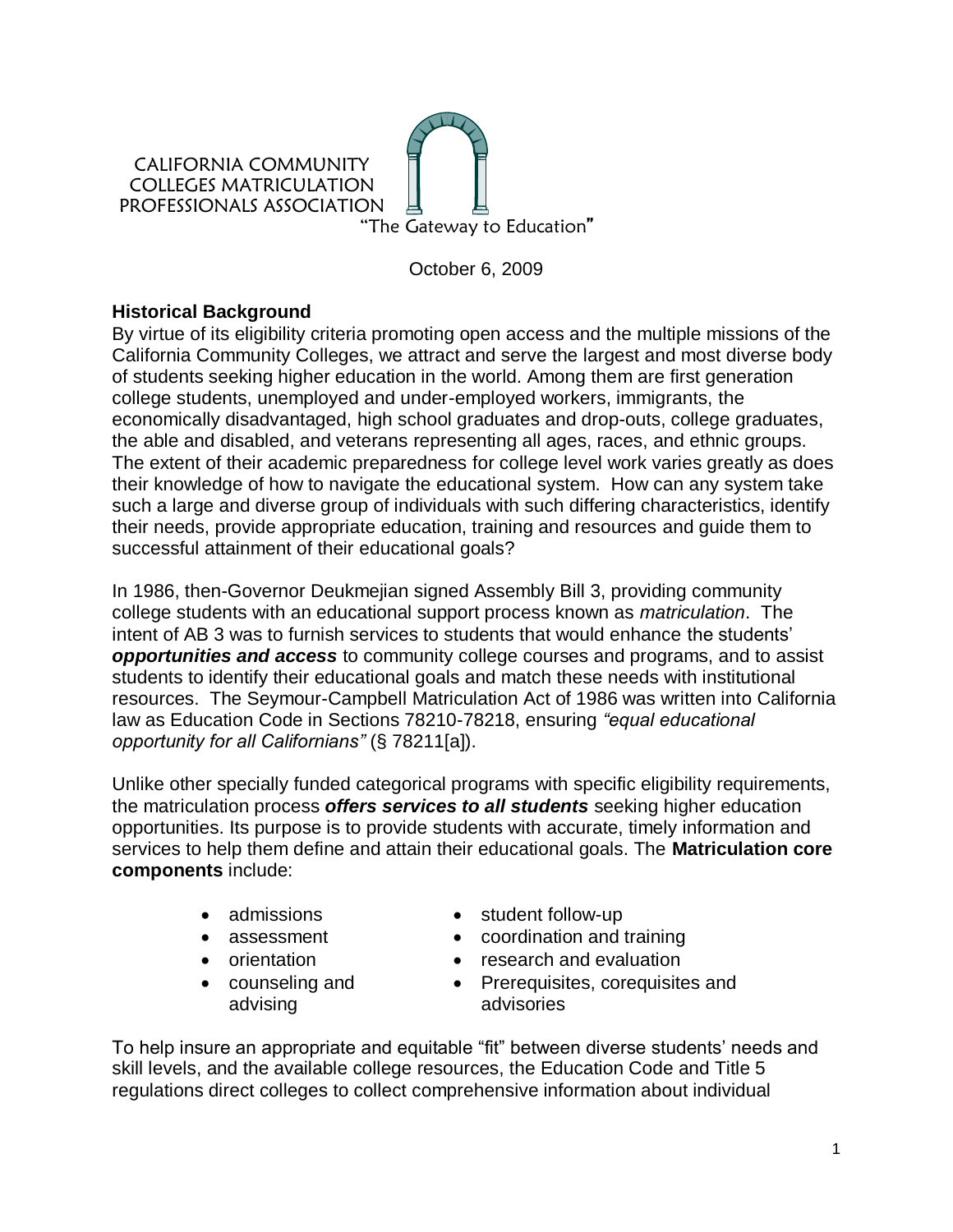students in order to facilitate student success. While there is no direct evidence that a lawsuit filed by the Mexican American Legal Defense & Education Fund (MALDEF) on behalf of a number of plaintiffs against state and local college defendants influenced the development of the Title 5 regulations to implement the Matriculation Act, it is clear that current regulations responded to the *issues of equity* raised in the lawsuit. Students are professionally advised on the basis of multiple criteria that can be used to form a holistic "portrait" of each student, denoting strengths, areas of needed improvement, support services needs, placement test scores, study skills, learning and physical disabilities, and computational and language skills.

Matriculation was established as a categorical program in the state budget in order to insure that funds would be available for the mandated purpose, to secure a 3:1 funding match commitment from local colleges and to provide for accountability. Matriculation funding has been cut in the past and the **2009-10 budget reflects a 62% cut** in State funding. **Flexibility provisions** in the State budget regarding use of matriculation funding will most likely result in a further **erosion of funding** to support these services at the college level as funding is redirected to other purposes. Most matriculation professionals, and many others, believe that given the sheer volume of students and the extent of diversity among these students, even the previous funding levels were insufficient to fully accomplish what was envisioned under the Seymour-Campbell Matriculation Act.

# **Key Points**

- California Community Colleges provide easy *access* to higher education for a *very large and diverse population*.
- The *1988 Matriculation Act* linked *access and student success* by providing the means to set realistic goals and understand the pathways and resources needed to achieve individual goals.
- Matriculation components serve *all students*. Matriculation is a process that is integrated college-wide.
- Matriculation services help to insure *equitable* opportunity for student success.
- Funded as a categorical program to insure that funds would be available for the mandated purpose, to secure a 3:1 funding match commitment from local colleges and to establish accountability.

# **Student Success**

Historically, California Community Colleges have attracted a large and diverse population of students because of our commitment to open access. Many are economically disadvantaged or unemployed. Some are immigrants, or veterans or foster youth. Most face the challenge associated with juggling a work schedule and some are also caring for children or elderly parents. They come with medical conditions, disabilities and histories of abuse, incarceration, chemical dependency or other challenges. Many are undirected in their lives and data shows that the majority are less than fully prepared academically for college level work. They struggle to stay in school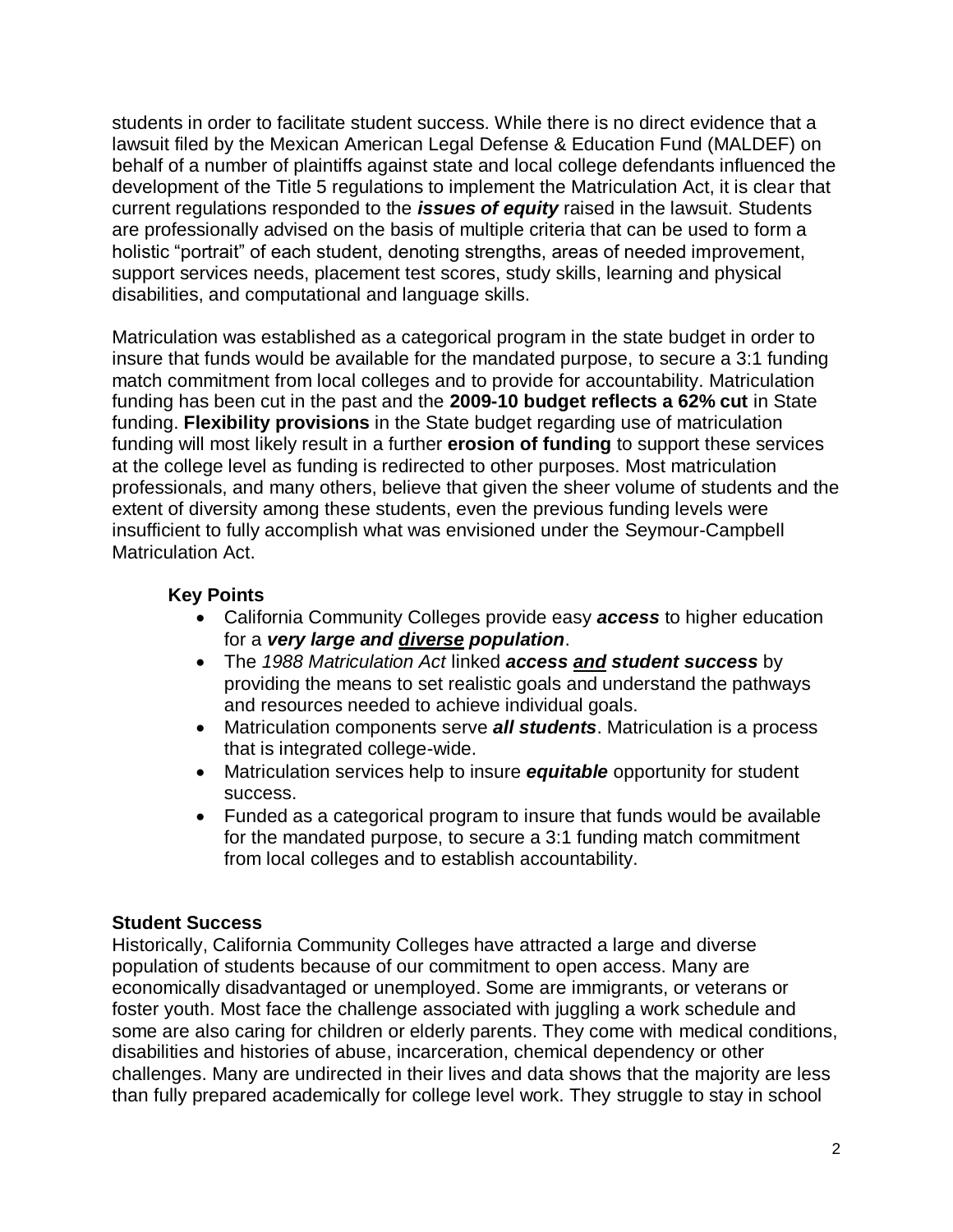and many "stop out" only to start up again at a later time…sometimes even years later. Prior to passage of Seymour-Campbell Matriculation Act (AB 3) and the subsequent Education Code and regulations, there was no standard process or procedure to help students identify their educational goal, match their needs with institutional resources and guide them toward achieving their defined goal. For many, the California Community Colleges 'open door' of access, became a *'revolving door'*. This syndrome refers to the ease with which students were able to enroll in community colleges and the equal ease with which they could drop out without having achieved their goals.

Unfortunately, prior to the passage of AB3 and the implementation of matriculation services, very little formal, statewide data was being gathered by which to quantify student success and there was no real accountability. There is no statewide data available that is comparable to current student success measures by which to compare current student outcomes to those of students enrolled prior to passage of AB 3. However, as a result of these laws and regulations, in addition to fiscal information, statewide student outcome data is now routinely reported through the Management Information System (MIS) including data on participation in each direct service components of matriculation.

Because we now routinely gather this information, the data can be used to begin to assess the impact of matriculation services in relation to student success. Two studies completed in 2007-08 using the statewide MIS data investigated the effect of matriculation services on several outcomes of first-time college students in their first semester. **The student outcomes of units attempted, degree-applicable units earned, and GPA were positively impacted by the matriculation services of orientation, assessment, and counseling and the development of an educational plan.** 2005-06 research conducted by Riverside Community College (RCC) demonstrated similar student outcome results. Analysis of the data in the RCC study showed that the interaction of orientation, assessment, and counseling had a significant effect on student persistence. We expect that similar matriculation research being done by individual community colleges will show the same positive impact on student success when students receive one or more of the matriculation services. In 2007 significant improvements were made in the MIS data gathering for matriculation services, however because of the complexity and interrelatedness of these services, additional improvements need to be made to strengthen what we believe is a strong correlation between student success and the provision of matriculation services.

# **Key Points**

- *Access* without *success* does not equal opportunity
- AB 3, Education Code and California Code of Regulations provide for both fiscal and student performance related *accountability*
- Statewide research shows student outcomes were *positively impacted* by provision of the matriculation services of orientation, assessment, and counseling and the development of an educational plan.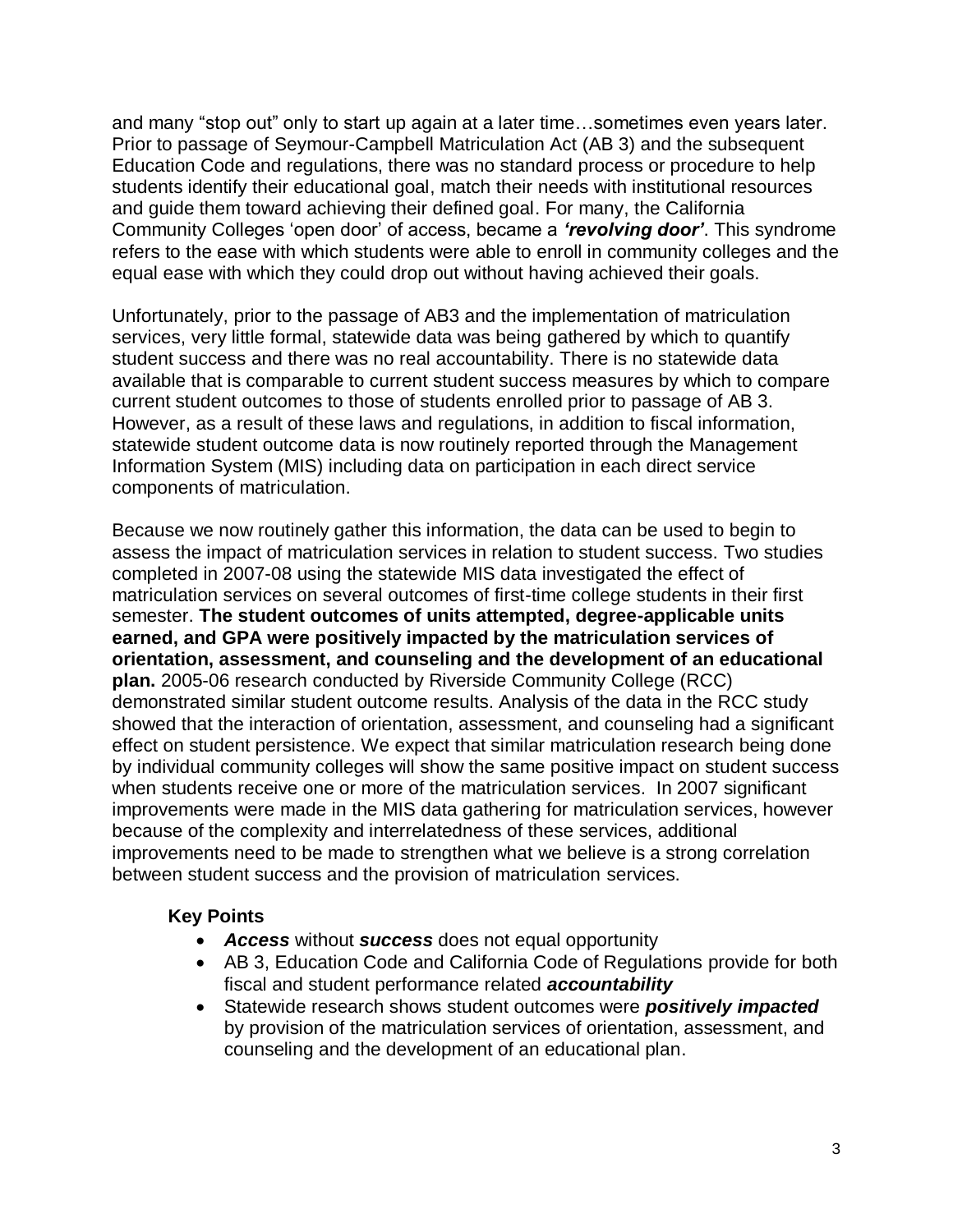• Improvements to data collection and additional research are ongoing to further substantiate the positive impact of matriculation and to inform the process of *continuous improvement* in the delivery of services.

# **2009-10 California State Budget Impact**

In the 2009-10 State Budget, funding for the matriculation program was cut by 62%. Funding anticipated to help backfill all categorical programs from American Recovery and Reinvestment Act State Stabilization (ARRA) monies was assumed to total \$130 million, but turned out to total only \$35 million. Furthermore, based on direction from the Federal government, the ARRA funds could not be specifically directed to backfill categorical programs, but rather had to be distributed as general funds leaving local districts discretion in how to use the funding.

In the State budget all categorical programs took deep cuts, but programs with the deepest cuts including matriculation, were placed into a separate budget category. In order to help districts manage the deep cuts to these programs, AB x4 2 (an education budget trailer bill) provided *categorical flexibility* to districts for these programs). The allocation methodology, as well as the flexibility noted below, **is locked in through 2012-13**.

- Districts are **allowed to redirect funds** from any of the categorical programs in this category to support any other categorical program funded in the state budget.
- Before exercising this flexibility, districts are required to discuss the redirection of funds at a regularly scheduled public meeting and take testimony from the public.
- Districts exercising this funding flexibility are **relieved of all state statutory, regulatory, and provisional requirements associated with all the programs** contained in the flexibility category.
- For categorical programs in the flexibility category, funding **allocations** for each district are set at the **same amount received by the district in 2008-09, less the 2009-10 cut**.

Based on feedback from Matriculation professionals around the State we are already hearing of actions or plans to redirect previously committed Matriculation funding, reductions to counseling faculty and classified staffing in support of Matriculation and the reduction or elimination of core services such as orientation, assessment, counseling and follow-up. Although we appreciate the perspective of granting flexibility over funding and from state statutory, regulatory, and provisional requirements due to the severity of the budget cuts, we remain highly concerned about the implications of dismantling a proven framework designed to support equitable access and student success. Our immediate concerns include:

- An increase in unprepared students enrolling in inappropriate classes due the erosion of practices and standards associated with assessment, placement, prerequisites and counseling.
- Deterioration in the positive outcomes for student success due to reduction/loss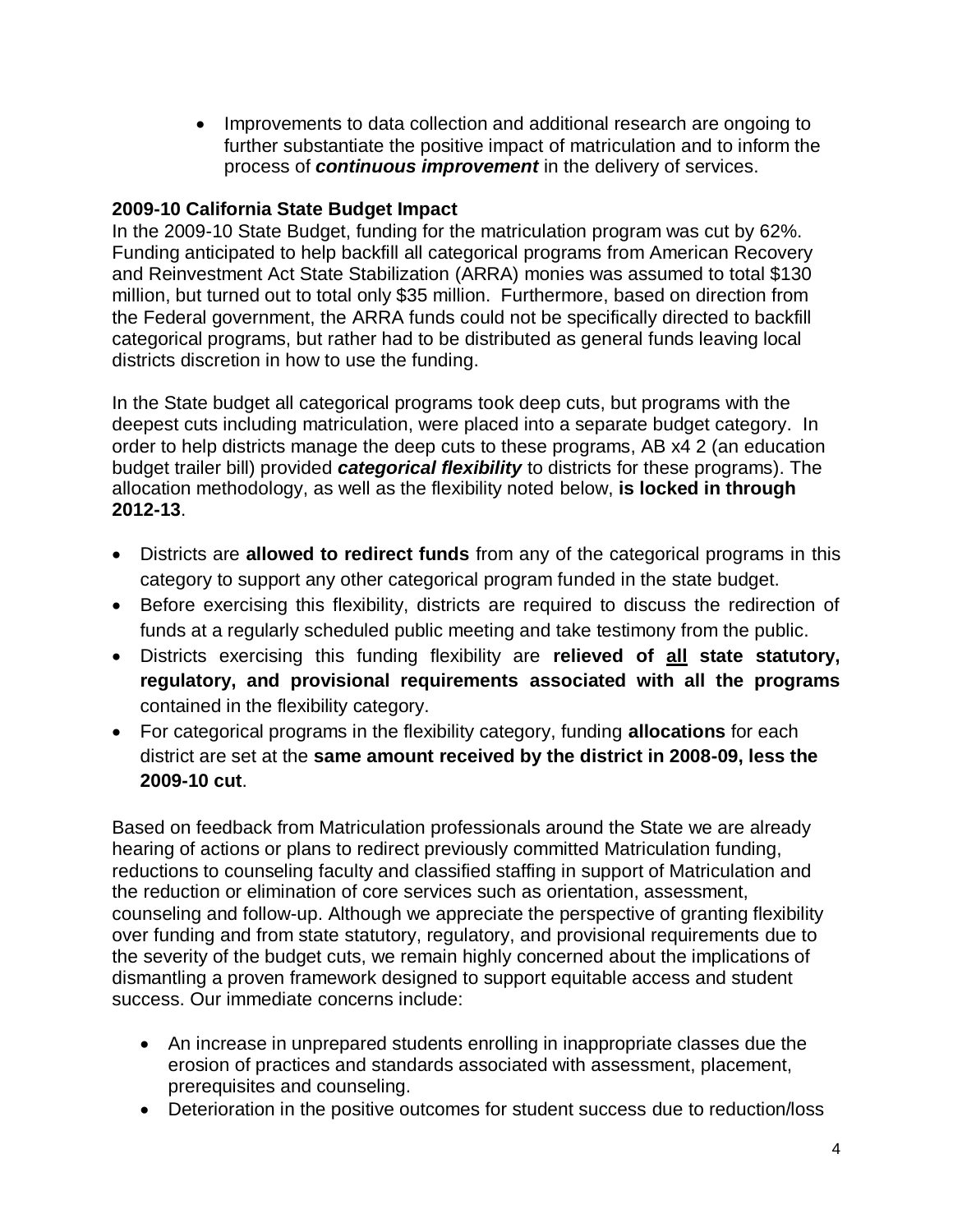of matriculation services e.g. fewer well trained workers, fewer transfers, fewer awarded degrees and certificates, course completion rates, Grade Point Average (GPA), etc.

- Negative impact in performance areas such as lower persistence rates, lower course completion rates, longer time to degree, lower GPAs, higher rates of academic probation and dismissal; less overall efficiency and effectiveness.
- Increased risk to colleges, including the potential for legal action, based on inequitable opportunity for certain student groups.
- The potential loss of articulation with four year colleges and universities resulting from issues of course comparability stemming from inadequate prerequisite validation.
- A very real threat to compliance with accreditation standards. Specifically, Standard II.B3.e which states,"The institution regularly evaluates admissions and placement instruments and practices to validate their effectiveness while minimizing bias." The State Chancellor's Office has already suspended their approval of validated assessment instruments. Colleges may not only abandon their validation, reliability and disproportionate impact studies for test instruments, but in fact may discontinue assessment testing entirely to rely only upon other, as yet, unproven multiple measure or alternative testing approaches.
- Loss of fiscal and performance accountability associated with these services.

Matriculation professionals understand the severity of the state budget crisis and accept that there will be no complete restoration of funding in the immediate future. Matriculation professionals and other student services leaders are already exploring and implementing alternate, cost effective methods for delivering matriculation services that would remain in compliance with Education Code and Title V of the California Code of Regulations Matriculation standards.

We also understand the logic for fiscal flexibility and relief from state statutory, regulatory, and provisional requirements. However, we believe that such flexibility and relief should be more strategically scrutinized to avoid broad sweeping abandonment of standards and practices in a proven process that effectively ensures California Community College access, equity and student success.

# **Key Points**

- 2009-10 Matriculation budget cut by 62%
- No guarantee of ARRA funding backfill
- Fiscal flexibility (AB x4 2) may result in further funding reduction due to redirection of state matriculation funds to other categorical programs
- Broad statutory and regulatory relief (AB x4 2 and/or BOG action) may cause:
	- o Further funding reduction at college level (3:1 college match no longer required)
	- o Erosion of practices and standards associated with assessment, placement, prerequisites and counseling.
	- o Potential noncompliance with accreditation standards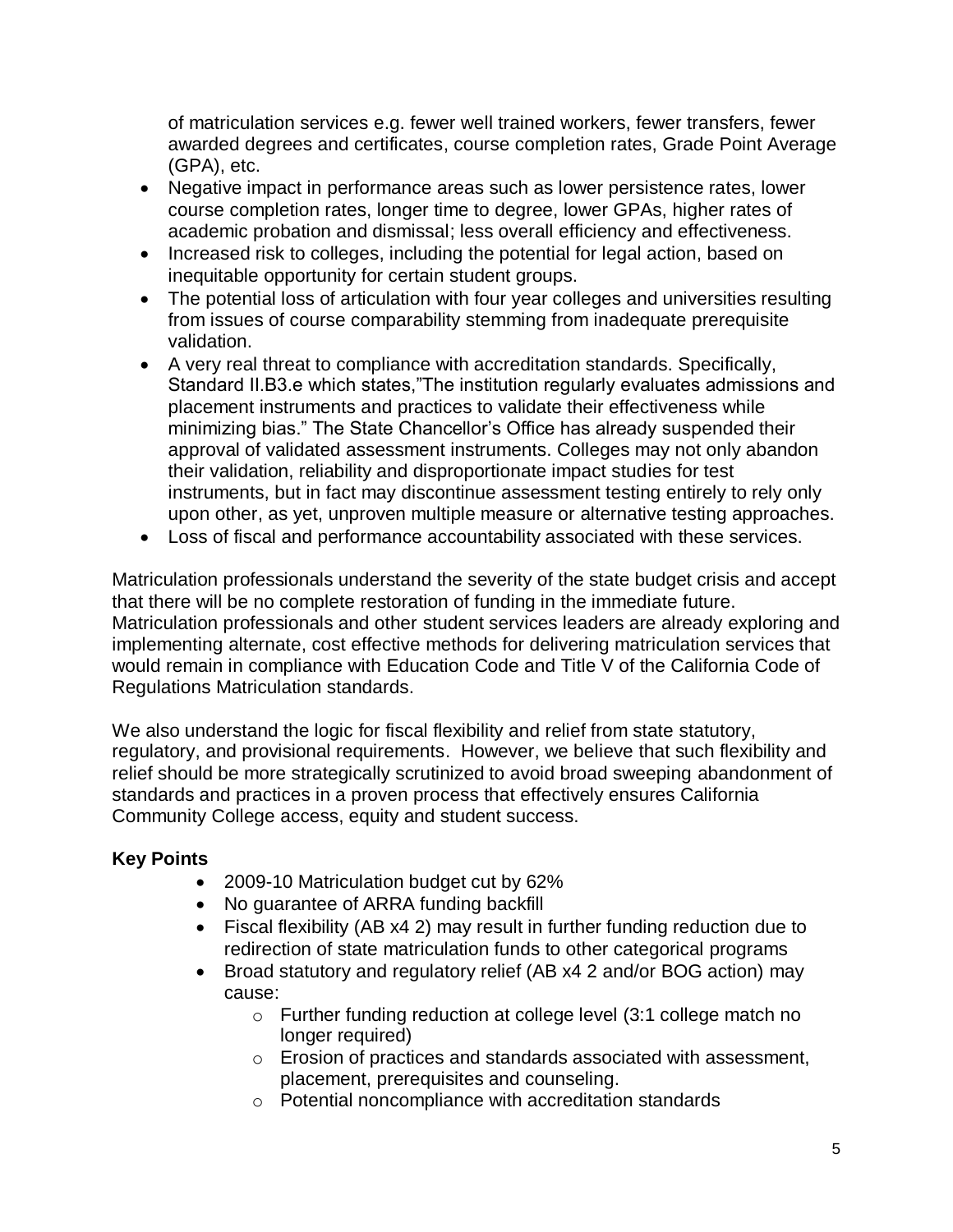- o Increased risk of lawsuits stemming from equity issues
- o Potential loss of articulation with 4year colleges/universities
- Decline in positive outcomes for students. Negative impact on other performance indicators
- Loss of fiscal and performance accountability
- Less efficiency and effectiveness in preparing individuals for California's workforce and for transfer to 4 year colleges/universities

## **Recommendations**

- 1) That the Board of Governors strongly recommends local Districts adhere to the Matriculation regulatory standards and practices that may directly affect compliance with accreditation standards or otherwise negatively impact equitable access to opportunities for student success. At a minimum, the standards and practices for assessment and placement (including validation for content validity, cut score ranges, and bias), counseling, and prerequisite/corequisite validation are recommended to remain in effect.
- 2) That all colleges be encouraged to maintain services to the greatest extent possible in all core components of matriculation.
- 3) That efforts continue to develop and implement effective alternative approaches for the delivery of matriculation services.
- 4) That the validity of potentially more cost effective approaches to assessment and prerequisite validation through pilot studies be tested, but also that current practices not be discontinued until such validity can be verified.
- 5) That ARRA monies and any other redirected funds to backfill categorical programs be exempted from the 50% law. Also that, further consideration be given to permanently amending this requirement in light of the disproportionate impact it has on student services, categorical programs and faculty and staff working in those areas.
- 6) That a statewide survey of student services be conducted to better assess the direct and indirect impact of current budget cuts.
- 7) That performance outcome data be closely monitored to detect evidence of deterioration in student outcomes resulting from the budget cuts and/or subsequent relief from state statutory, regulatory, and provisional requirements.
- 8) That research continues on verifying a positive correlation between student outcomes and the provision of matriculation services.
- 9) That as soon as feasible, highest priority be given to restoration of matriculation funding up to the same level as cuts to other categorical programs. Secondly,